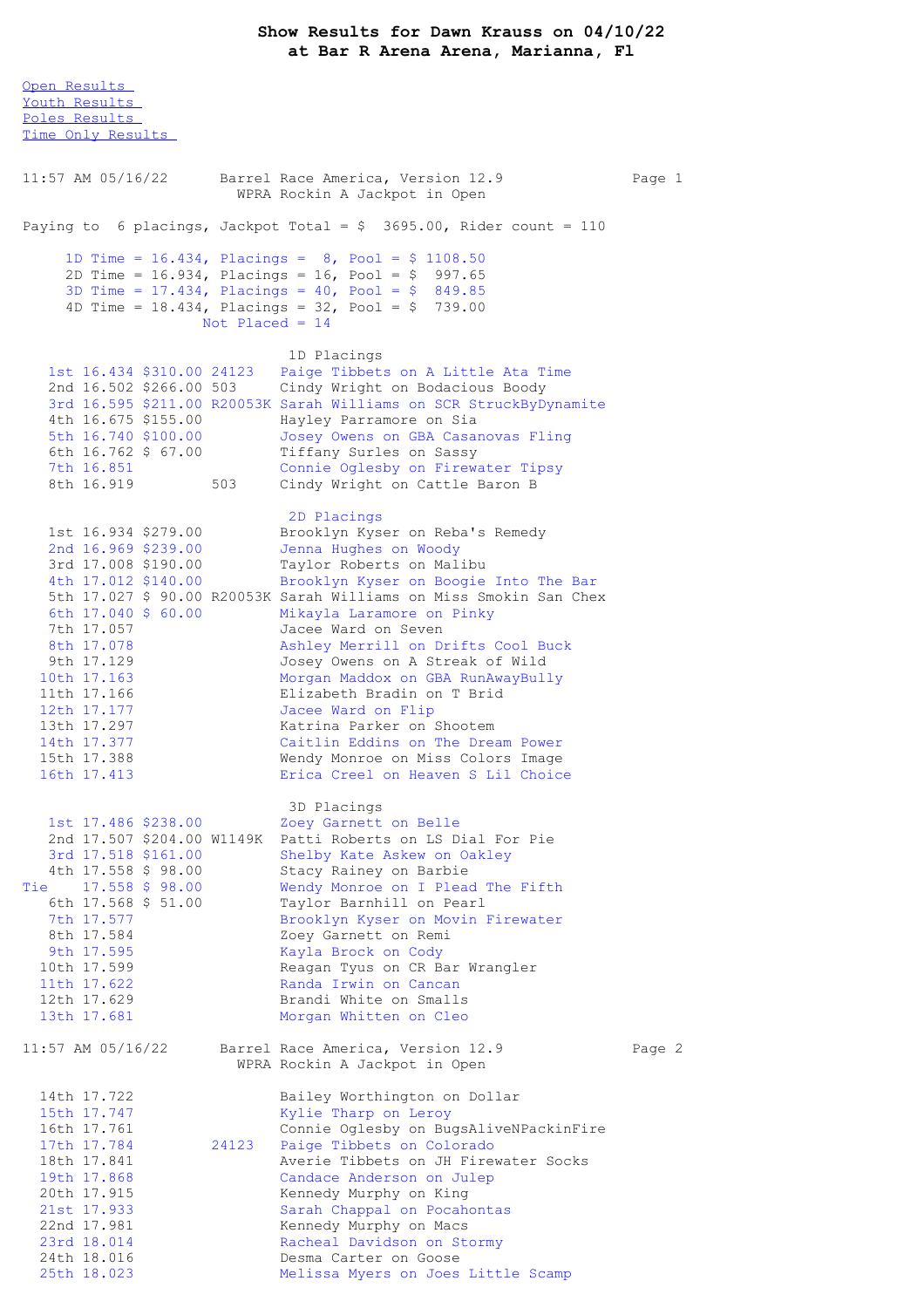|                                                                                | 26th 18.063<br>27th 18.086                                                                                          |                                            |       | Josey Owens on Tempering Joker<br>Katrina Parker on Leroy          |        |  |  |  |  |
|--------------------------------------------------------------------------------|---------------------------------------------------------------------------------------------------------------------|--------------------------------------------|-------|--------------------------------------------------------------------|--------|--|--|--|--|
|                                                                                | 28th 18.089                                                                                                         |                                            |       | Madison McNeill on Moose                                           |        |  |  |  |  |
|                                                                                | 29th 18.117                                                                                                         |                                            |       | Kennedy Murphy on Rumor                                            |        |  |  |  |  |
|                                                                                | 30th 18.168<br>31st 18.185                                                                                          |                                            |       | Madilyn Pruitt on Juice<br>Blakely Tyus on Breezy                  |        |  |  |  |  |
|                                                                                | 32nd 18.202                                                                                                         |                                            |       | Abby Albritton on Easy                                             |        |  |  |  |  |
|                                                                                | 33rd 18.218                                                                                                         |                                            | 24123 | Paige Tibbets on So Fishin For First                               |        |  |  |  |  |
|                                                                                | 34th 18.224<br>35th 18.229                                                                                          |                                            |       | April Kennington on Dude<br>Kayla Brock on Bling                   |        |  |  |  |  |
|                                                                                | 36th 18.288                                                                                                         |                                            |       | Olivia-Kate Mason on Denni                                         |        |  |  |  |  |
|                                                                                | 37th 18.328                                                                                                         |                                            |       | Leah Roland on Gypsy                                               |        |  |  |  |  |
|                                                                                | 38th 18.338<br>39th 18.346                                                                                          |                                            |       | Stephanie Givens on Hurricane<br>Brookelyn Hummel on Trigger       |        |  |  |  |  |
|                                                                                | 40th 18.355                                                                                                         |                                            |       | Stephanie Givens on Bo Duke                                        |        |  |  |  |  |
|                                                                                |                                                                                                                     |                                            |       |                                                                    |        |  |  |  |  |
|                                                                                |                                                                                                                     | 1st 18.450 \$207.00                        |       | 4D Placings<br>Averie Tibbets on Tres                              |        |  |  |  |  |
|                                                                                |                                                                                                                     | 2nd 18.529 \$177.00                        |       | Anita Knight on Monk                                               |        |  |  |  |  |
|                                                                                |                                                                                                                     | 3rd 18.571 \$140.00                        |       | Allie McCart on Smokey                                             |        |  |  |  |  |
|                                                                                |                                                                                                                     | 4th 18.596 \$103.00<br>5th 18.604 \$ 67.00 |       | Brookelyn Hummel on Mojo<br>Morgan Veilleux on Brandy              |        |  |  |  |  |
|                                                                                |                                                                                                                     | 6th 18.663 \$ 44.00                        |       | Reagan Tyus on Luna                                                |        |  |  |  |  |
| Tie                                                                            | 7th 18.746<br>18.746                                                                                                |                                            |       | Hadley Buchanan on Shooter<br>Madison Smith on Mocha               |        |  |  |  |  |
|                                                                                | 9th 18.886                                                                                                          |                                            |       | Kayla Brock on Jazz                                                |        |  |  |  |  |
|                                                                                | 10th 18.892                                                                                                         |                                            | 503   | Cindy Wright on Smooth Ruby Jean                                   |        |  |  |  |  |
|                                                                                | 11th 18.976<br>12th 19.017                                                                                          |                                            |       | Honor Hought on She's A Bullet<br>Zella Martin on Poco             |        |  |  |  |  |
|                                                                                | 13th 19.084                                                                                                         |                                            |       | Sharon Myers on George                                             |        |  |  |  |  |
|                                                                                | 14th 19.106                                                                                                         |                                            |       | Jade Paradise on Shiloh                                            |        |  |  |  |  |
|                                                                                | 15th 19.146<br>16th 19.216                                                                                          |                                            |       | Autumn Mercer on Ally Cat<br>Nina Laws on B-Man                    |        |  |  |  |  |
|                                                                                | 17th 19.245                                                                                                         |                                            |       | Arielle Stewart on Horse With No Name                              |        |  |  |  |  |
|                                                                                | 18th 19.298                                                                                                         |                                            |       | Shianne Morgan on MaryJane                                         |        |  |  |  |  |
|                                                                                | 19th 19.528<br>20th 19.552                                                                                          |                                            | 24123 | Hadley Buchanan on Sizzle<br>Paige Tibbets on So Naturally Funky   |        |  |  |  |  |
|                                                                                | 21st 19.878                                                                                                         |                                            |       | Ansley Gilpin on Celi                                              |        |  |  |  |  |
|                                                                                | 11:57 AM 05/16/22                                                                                                   |                                            |       | Barrel Race America, Version 12.9                                  | Page 3 |  |  |  |  |
|                                                                                |                                                                                                                     |                                            |       | WPRA Rockin A Jackpot in Open                                      |        |  |  |  |  |
|                                                                                | 22nd 19.907                                                                                                         |                                            | 24123 | Paige Tibbets on Snoopy                                            |        |  |  |  |  |
|                                                                                | 23rd 19.927                                                                                                         |                                            |       | Nina Laws on Guys Poison Jackie Bee                                |        |  |  |  |  |
|                                                                                | 24th 20.076                                                                                                         |                                            |       | Kayla Brock on SA                                                  |        |  |  |  |  |
|                                                                                | 25th 20.294<br>26th 20.435                                                                                          |                                            |       | Gail Jones on Roxie<br>Sarah Chappal on JJ                         |        |  |  |  |  |
|                                                                                | 27th 20.568                                                                                                         |                                            |       | Kadance Boyett on Strom                                            |        |  |  |  |  |
|                                                                                | 28th 21.286                                                                                                         |                                            |       | Autumn Mercer on Hickory                                           |        |  |  |  |  |
|                                                                                | 29th 21.431<br>30th 21.703                                                                                          |                                            |       | Kayla Rabon on Nope<br>Thomas Lemacks on Ellie                     |        |  |  |  |  |
|                                                                                | 31st 21.959                                                                                                         |                                            |       | Sarah DeFelix on Cash                                              |        |  |  |  |  |
|                                                                                | 32nd 22.267                                                                                                         |                                            |       | Sabina Hayes on Stonewashed Denim                                  |        |  |  |  |  |
| N/T<br>N/T                                                                     | 999.990<br>999.990                                                                                                  |                                            |       | Jarett Tyus on Fever<br>April Kennington on Cashes Dirty Dancer    |        |  |  |  |  |
| N/T                                                                            | 999.990                                                                                                             |                                            |       | Racheal Davidson on Missy                                          |        |  |  |  |  |
| N/T<br>N/T                                                                     | 999.990<br>999.990                                                                                                  |                                            |       | Jamie Freeman on Last Minute Guy                                   |        |  |  |  |  |
| N/T                                                                            | 999.990                                                                                                             |                                            |       | Railyn Bowers on Cash<br>Mikayla Laramore on Player                |        |  |  |  |  |
| N/T                                                                            | 999.990                                                                                                             |                                            |       | Chelsea Brinson on Ruger                                           |        |  |  |  |  |
| N/T<br>N/T                                                                     | 999.990<br>999.990                                                                                                  |                                            |       | Bailey Worthington on Jelly<br>Thomas Lemacks on Mia               |        |  |  |  |  |
| N/T                                                                            | 999.990                                                                                                             |                                            |       | Jenna Hughes on Juice                                              |        |  |  |  |  |
| N/T                                                                            | 999.990                                                                                                             |                                            |       | Wendy Monroe on A Flash Of Genius                                  |        |  |  |  |  |
| N/T<br>N/T                                                                     | 999.990<br>999.990                                                                                                  |                                            | 503   | Zoey Garnett on Dexter's Foxy Playgirl<br>Cindy Wright on Harley   |        |  |  |  |  |
| N/T                                                                            | 999.990                                                                                                             |                                            |       | Elizabeth Bradin on Smoke                                          |        |  |  |  |  |
|                                                                                | 11:57 AM 05/16/22                                                                                                   |                                            |       | Barrel Race America, Version 12.9<br>Page 1                        |        |  |  |  |  |
|                                                                                |                                                                                                                     |                                            |       | Rockin A Jackpot in Youth                                          |        |  |  |  |  |
|                                                                                |                                                                                                                     |                                            |       | Paying to 3 placings, Jackpot Total = $$546.00$ , Rider count = 39 |        |  |  |  |  |
|                                                                                | 1D Time = $16.934$ , Placings = 7, Pool = \$<br>163.80<br>2D Time = $17.434$ , Placings = $5$ , Pool = \$<br>147.42 |                                            |       |                                                                    |        |  |  |  |  |
|                                                                                | 3D Time = $17.934$ , Placings = $11$ , Pool = \$<br>125.58                                                          |                                            |       |                                                                    |        |  |  |  |  |
| 4D Time = $18.934$ , Placings = $10$ , Pool = \$<br>109.20<br>Not Placed = $6$ |                                                                                                                     |                                            |       |                                                                    |        |  |  |  |  |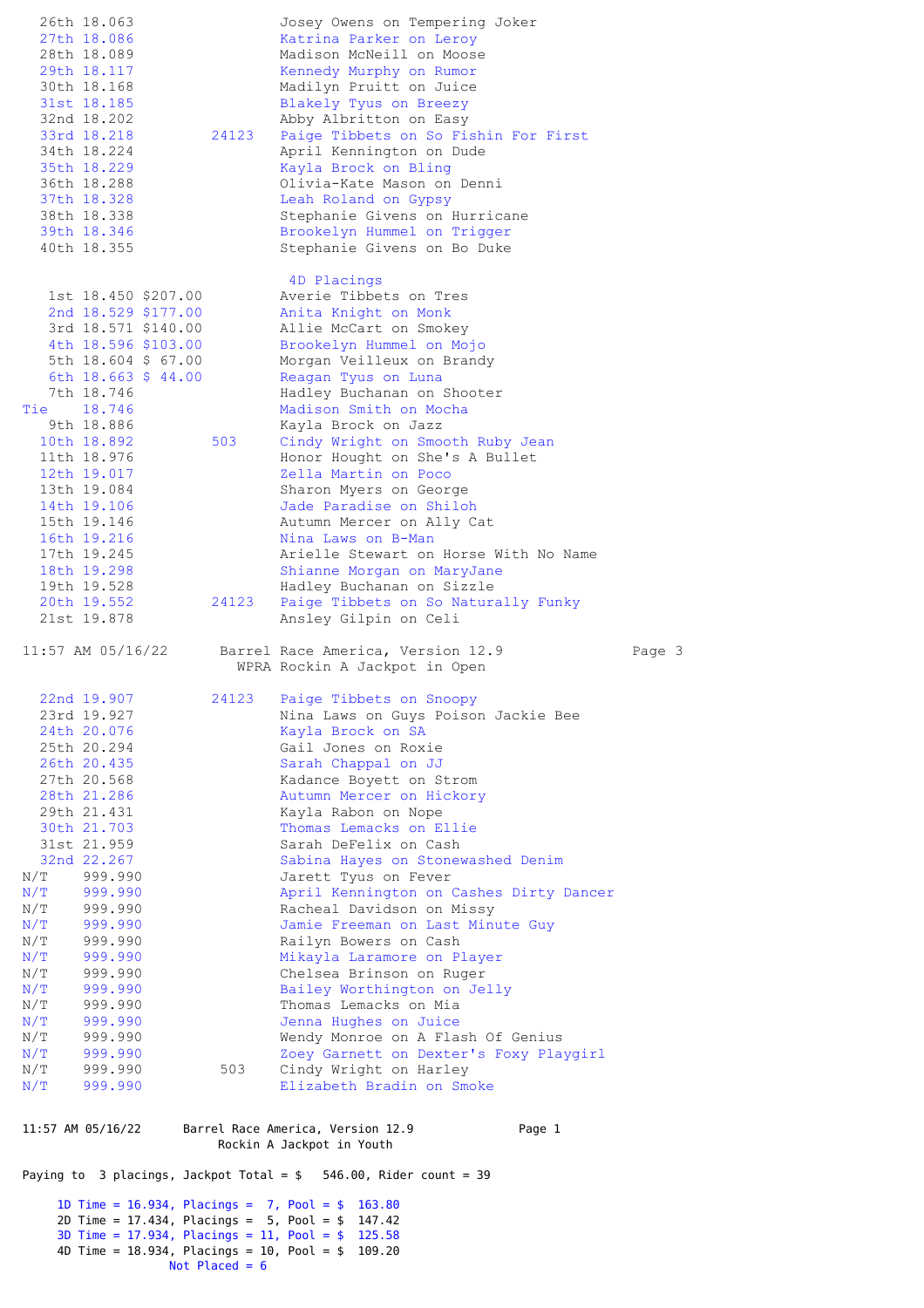| 1st 16.934 \$ 70.00<br>2nd 16.946 \$ 54.00<br>3rd 16.969 \$ 39.00<br>4th 16.998<br>5th 17.012<br>6th 17.119<br>7th 17.326                                                                                | 1D Placings<br>Brooklyn Kyser on Reba's Remedy<br>Reagan Tyus on CR Bar Wrangler<br>Jenna Hughes on Woody<br>Reagan Tyus on Luna<br>Brooklyn Kyser on Boogie Into The Bar<br>Madison McNeill on Moose<br>Shelby Kate Askew on Oakley                                                                                                                          |        |
|----------------------------------------------------------------------------------------------------------------------------------------------------------------------------------------------------------|---------------------------------------------------------------------------------------------------------------------------------------------------------------------------------------------------------------------------------------------------------------------------------------------------------------------------------------------------------------|--------|
| 1st 17.486 \$ 63.00<br>2nd 17.577 \$ 49.00<br>3rd 17.584 \$ 35.00<br>4th 17.841<br>5th 17.915                                                                                                            | 2D Placings<br>Zoey Garnett on Belle<br>Brooklyn Kyser on Movin Firewater<br>Zoey Garnett on Remi<br>Averie Tibbets on JH Firewater Socks<br>Kennedy Murphy on King                                                                                                                                                                                           |        |
| 1st 17.962 \$ 54.00<br>2nd 17.981 \$ 41.00<br>3rd 18.065 \$ 30.00<br>4th 18.117<br>5th 18.199<br>6th 18.227<br>7th 18.365<br>8th 18.423<br>9th 18.424<br>10th 18.450<br>11th 18.860                      | 3D Placings<br>Madison Smith on Mocha<br>Kennedy Murphy on Macs<br>Allie McCart on Smokey<br>Kennedy Murphy on Rumor<br><b>Blakely Tyus on Breezy</b><br>Morgan Veilleux on Brandy<br>Brookelyn Hummel on Trigger<br>Brookelyn Hummel on Mojo<br>Hadley Buchanan on Shooter<br>Averie Tibbets on Tres<br>Jade Paradise on Shiloh                              |        |
| 1st 19.483 \$ 47.00<br>2nd 20.063 \$ 36.00<br>3rd 20.256 \$ 26.00<br>4th 20.423<br>5th 21.303<br>6th 21.542<br>7th 22.042<br>8th 22.433<br>9th 23.420<br>10th 31.270<br>N/T<br>999.990<br>N/T<br>999.990 | 4D Placings<br>Kadance Boyett on Strom<br>Gracie Rebuck on Ranger<br>Zella Martin on Houchie<br>Gracie Rebuck on Misty<br>Jayde Moore on Fudge<br>Marsi Moulton on Muffy<br>Sarah DeFelix on Cash<br>Blakely Tyus on Bacardi<br>Sabina Hayes on Stonewashed Denim<br>Maddie Moore on Jessie<br>Zoey Garnett on Dexter's Foxy Playgirl<br>Jayde Moore on Bella |        |
| 11:57 AM 05/16/22                                                                                                                                                                                        | Barrel Race America, Version 12.9<br>Rockin A Jackpot in Youth                                                                                                                                                                                                                                                                                                | Page 2 |
| N/T<br>999.990<br>N/T<br>999.990<br>N/T<br>999.990<br>N/T<br>999.990                                                                                                                                     | Gracie Miller on Hoochie<br>Olivia-Kate Mason on Denni<br>Jenna Hughes on Juice<br>Ansley Gilpin on Celi                                                                                                                                                                                                                                                      |        |
| 11:57 AM 05/16/22                                                                                                                                                                                        | Barrel Race America, Version 12.9<br>Rockin A Jackpot in Poles                                                                                                                                                                                                                                                                                                | Page 1 |
|                                                                                                                                                                                                          | Paying to 1 placings, Jackpot Total = $$$ 196.00, Rider count = 14<br>1D Time = $23.481$ , Placings = $2$ , Pool = \$<br>116.62<br>2D Time = 24.481, Placings = $0$ , Pool = \$ 0.00<br>3D Time = $25.481$ , Placings = $9$ , Pool = $$79.38$<br>Not Placed = $3$                                                                                             |        |
| 1st 23.481 \$117.00<br>2nd 24.030                                                                                                                                                                        | 1D Placings<br>Reagan Tyus on CR Bar Wrangler<br>Blakely Tyus on Breezy                                                                                                                                                                                                                                                                                       |        |
| 1st 26.345 \$ 79.00<br>2nd 27.870<br>3rd 28.374<br>4th 29.589<br>5th 29.994<br>6th 31.219<br>7th 33.553<br>8th 41.322<br>9th 42.389<br>N/T 999.990<br>N/T 999.990<br>N/T 999.990                         | 3D Placings<br>Averie Tibbets on Tres<br>Jenna Hughes on Woody<br>Kayla Brock on Bling<br>Olivia-Kate Mason on Denni<br>Shelby Kate Askew on Oakley<br>Arielle Stewart on Horse With No Name<br>Railyn Bowers on Cash<br>Sarah DeFelix on Cash<br>Zella Martin on Poco<br>Jade Paradise on Shiloh<br>Morgan Veilleux on Brandy<br>Kennedy Murphy on Rumor     |        |
|                                                                                                                                                                                                          | 11:57 AM 05/16/22 Barrel Race America, Version 12.9                                                                                                                                                                                                                                                                                                           | Page 1 |

|  |  | 11:57 AM 05/16/22 | В |
|--|--|-------------------|---|
|--|--|-------------------|---|